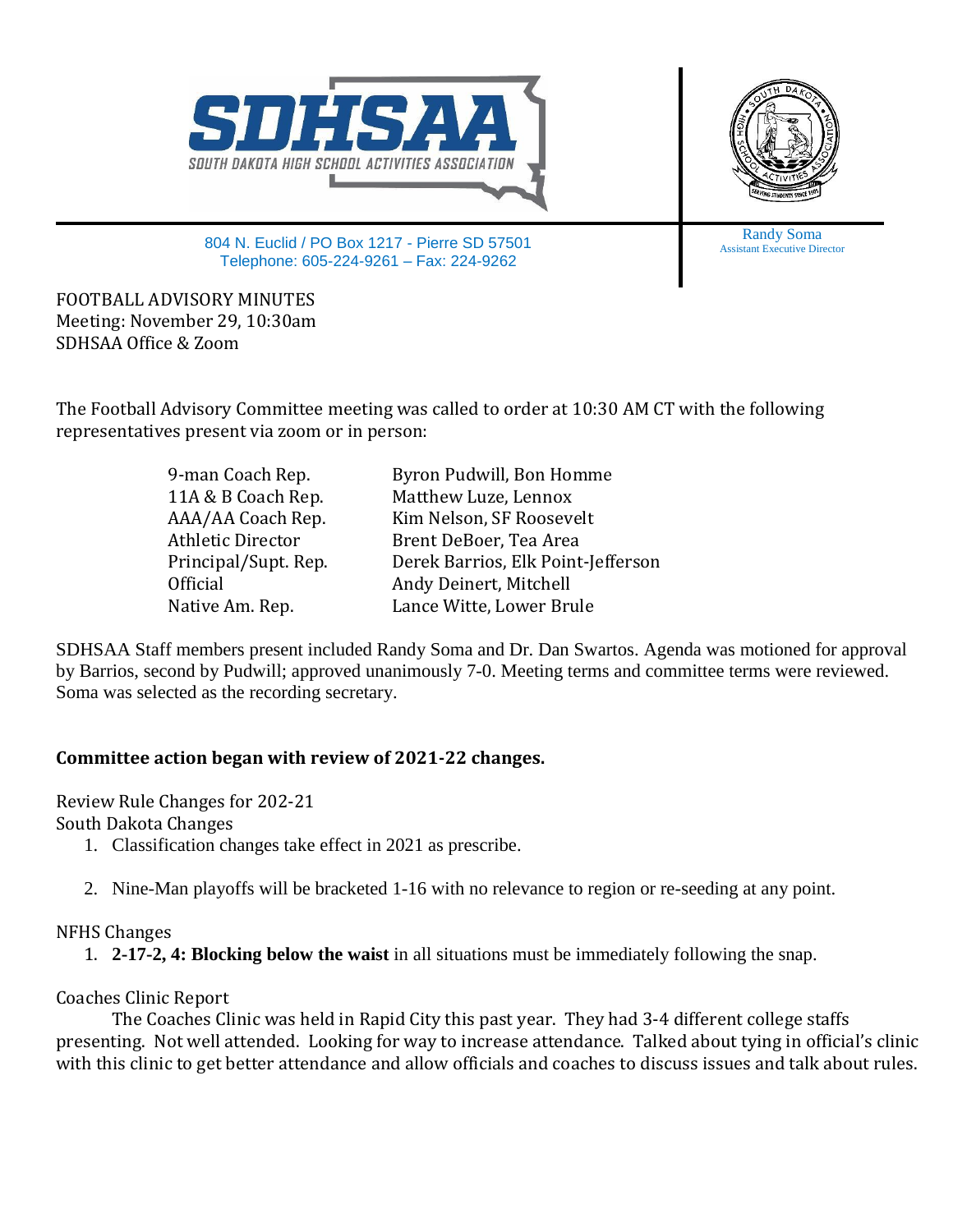Byron Pudwill – 9-man Coaches Rep

- Talked about the start of the season is getting earlier and earlier. Feels August  $3^{rd}$ is to early and wants to look at starting the season later
- Talked about the Coaches Box proposal of moving it to the 15-yard line like we did during Covid times.

Matt Lutz – 11A & B Coach Rep.

- No big items to bring up
- Discussion from coaches on power points and seeding
- His group did not think it was a big deal to move the sideline but liked the idea.
- Kim Nelson AAA/AA Coach Rep
	- Discussion on playing more games (Week 0) Other sports are allowed to play out of state. Wants to get the conversation and discussion going to look at this in the future. Does not need to be used for seeding. Issues could be finding enough teams that could play. This would also include starting their season earlier. The scheduling could become a problem.
	- The Tie-breaker procedure sent to all schools

• Rules Meetings with Coaches and officials. Feel football coaches would like this. Brent Deboer – Athletic Director

• Classification – Take the top 10 schools make them AAA and then the next 10 and make them AA. Why are we not using this for classification? Discussion – Currently it is approved by the Board on how we classify for Football. It would need ot be a change in classification.

Derek Barrios – Principal/Supt. Rep.

- Concerned about why we move to a 9-game schedule and how that came about. Approved by Board on the number of games played. This went through advisory.
- Traveling Teams in the playoffs Why do they get paid mileage. We are not currently doing that in all sports.

Andy Deinert – Official

- Coaches Reviews and Evaluations. Some coaches do a great job and others do not make comments just rate. Would like coaches to do it after a couple of days. Would also like to find a way for officials to be able to review plays and video of all their games. Randy will be checking with Hudl to find out if there is a better way for officials to make request for game film.
- Continue to keep your eyes open for those student athletes that could make good officials and encourage them to get involved with officiating. Many times, coaches have the best opportunity to encourage these athletes/students to get involved.

Lance Witte - Native Am. Rep.

- Felt their season went well.
- Appreciated the help form the SDHSAA to find officials and appreciated the flexibility of officials to help with all the changes in game times and dates.
- Had a great Championship Weekend down in Vermillion. The SDHSAA and the All Nations Football Conference will need ot look at schedules for next year and when they can play their championship games.

SDHSAA Staff

- Talked about best practices on retaining officials
- Talked about officials evaluating the schools and how that might look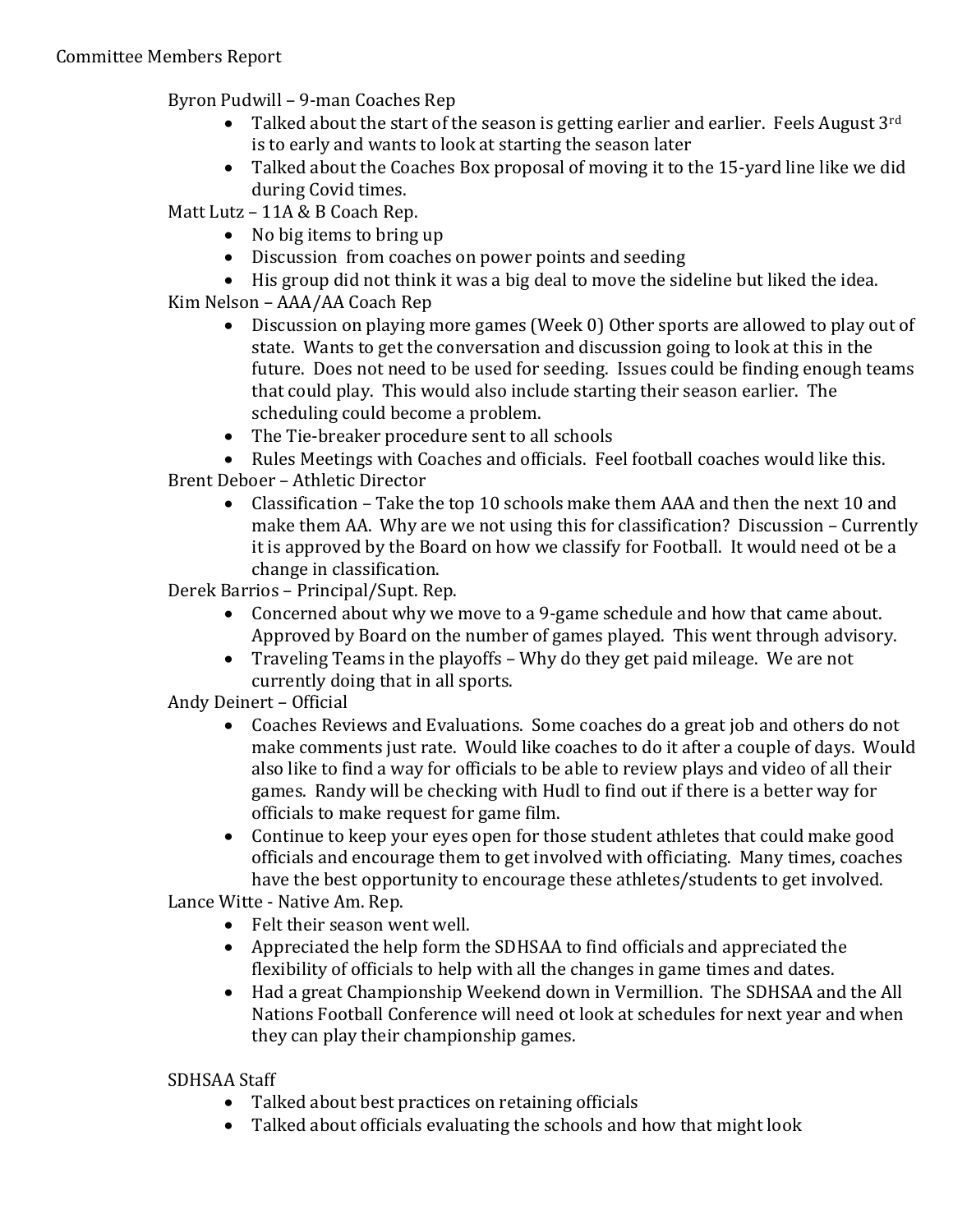- Discussed riding time for officials and the plan to start implementing that in the near future. A plan will be brought to the AD convention this Spring. Schools should start budgeting for it.
- Discussion on the championship game in regards to the Home side change and the chains and what side they will be on. We will also look at a first down stick across form the chains to assist coaches, officials and fans with first down location.
- Dan Talked about Classification and the 30% free and reduced multiplier that will be brought up at the AD Convention this Spring for a proposal
- Dan talked about the North Dakota Success Factor and had a handout to talk about Classification and Success Factor. Discussion only

Success Factor (North Dakota)

- 1. Teams shall earn the following point values for the final level of playoffs they achieve as follows:
	- a. Eliminated in Quarterfinals One (1) point
	- b. Eliminated in Semifinals Two (2) points
	- c. State Runner-up Three (3) points
	- d. State Championship Four (4) Points
- 2. Division 11A and 9 B teams achieving twelve (12) points or greater due to playoff success during a four-year period shall move up to the next largest division for the next two seasons
- 3. Teams that have achieved eight (8) points or greater due to playoff success during four consecutive years as an opt down team shall move up to the next largest division for the next two seasons.
- 4. After participation in a larger division for two years, a team achieving a two-year total playoff success point value of two points or below shall be eligible to move down.
- 5. After participation in a larger division for two years, a team achieving a playoff success point value of three or more points shall remain in the same division for the next tow seasons.

## **Rule Proposals**

- 1. Extend the Coach's Box from 15 to 15-yard line
	- Last year during COVID-19, Coach's Boxes were extended from the normal 25 to 25-yard lines to the 15 to 15-yard lines. This was done to allow for more distancing on the sidelines. We would like to make it permanent to go from the 15 to 15-yard lines. Motion by: Luze, 2nd by Pudwill – with the exception that if this rule would affect our voting rights on the NFHS that we would not move this forward. **Motion Carries to Approve with exception. Dr. Swartos called the NFHS and this would affect our voting right at the National level. This proposal will not be moved forward .**
- 2. Re-instatement of Full Conference Football Scheduling (9-man football)
	- This proposal is to eliminate the wording to require conferences to split into divisions if they have more than 7 members. We would like to allow conferences to go back to full conference play, where-as-in the case of the DVC, we have (9) schools, so we are able to play a full 8 game schedule with in our conference. After discussion this proposal dies for a lack of a motion.
- 3. 11 AA Seed Points
	- 3 seed point reduction for 11AA schools playing 11A schools or lower
	- 3 seed point bonus points for a 11AA school playing 11AAA schools.
	- Seed point system does not accurately seed the 11AA football due to disparity in strength of schedule amongst schools.

After discussion this proposal dies for a lack of a motion.